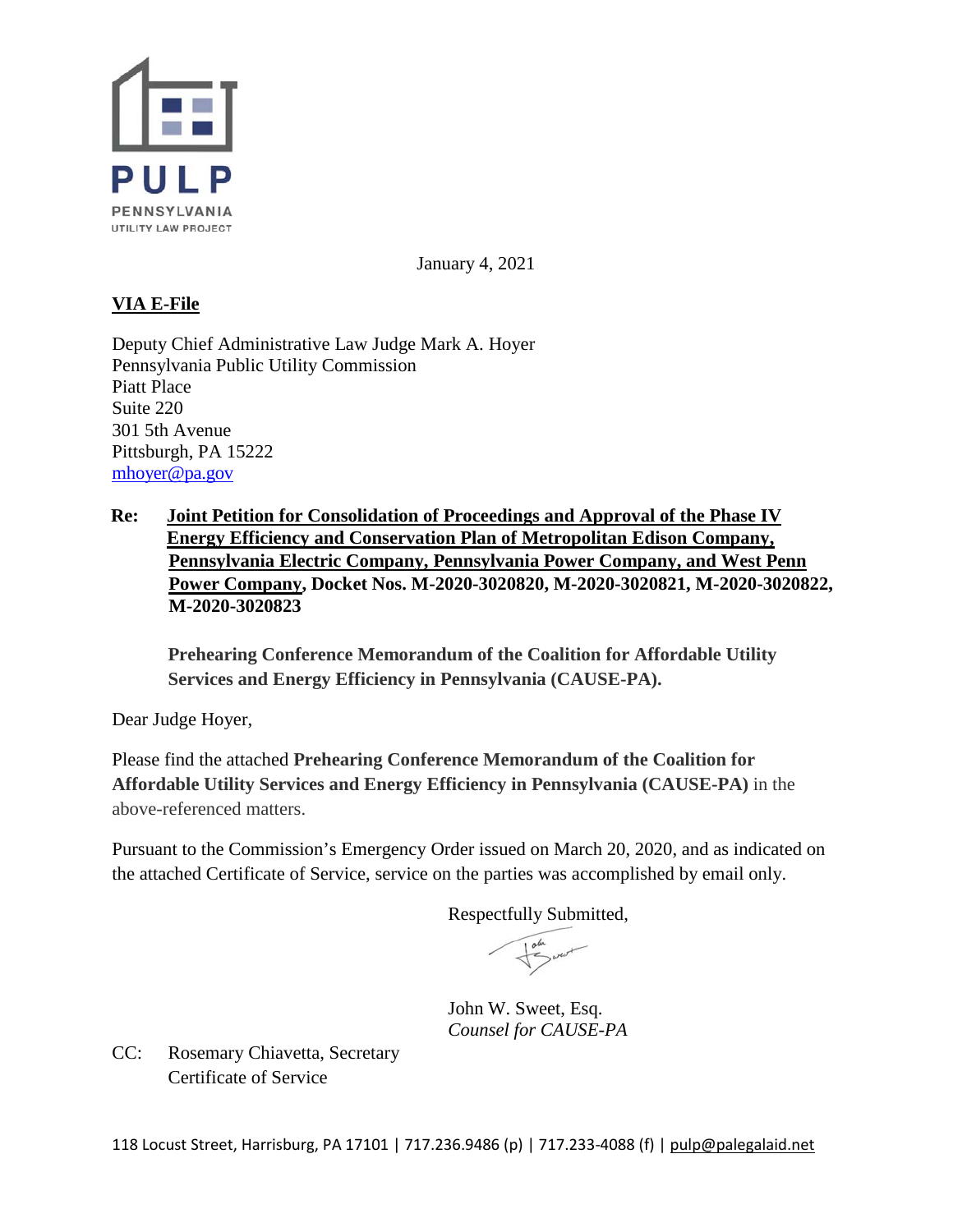## **BEFORE THE PENNSYLVANIA PUBLIC UTILITY COMMISSION**

| Joint Petition for Consolidation of            |           | Docket Nos. M-2020-3020820 |
|------------------------------------------------|-----------|----------------------------|
| Proceedings and Approval of the Phase IV       | $\bullet$ | M-2020-3020821             |
| <b>Energy Efficiency and Conservation Plan</b> | $\cdot$   | M-2020-3020822             |
| of Metropolitan Edison Company,                |           | M-2020-3020823             |
| Pennsylvania Electric Company,                 |           |                            |
| Pennsylvania Power Company, and West           |           |                            |
| Penn Power Company                             |           |                            |

| Docket Nos. | M-2020-3020820 |
|-------------|----------------|
|             | M-2020-3020821 |
|             | M-2020-3020822 |
|             | M-2020-3020823 |
|             |                |
|             |                |
|             |                |

# **PREHEARING CONFERENCE MEMORANDUM OF THE COALITION FOR AFFORDABLE UTILITY SERVICES AND ENERGY EFFICIENCY IN PENNSYLVANIA**

#### **PENNSYLVANIA UTILITY LAW PROJECT**

*Counsel for CAUSE-PA*

John W. Sweet, Esq., PA ID: 320182 Ria M. Pereira, Esq., PA ID: 316771 Elizabeth R. Marx, Esq., PA ID: 309014 118 Locust Street Harrisburg, PA 17101 Tel.: 717-236-9486 **January 4, 2021** Fax: 717-233-4088

pulp@palegalaid.net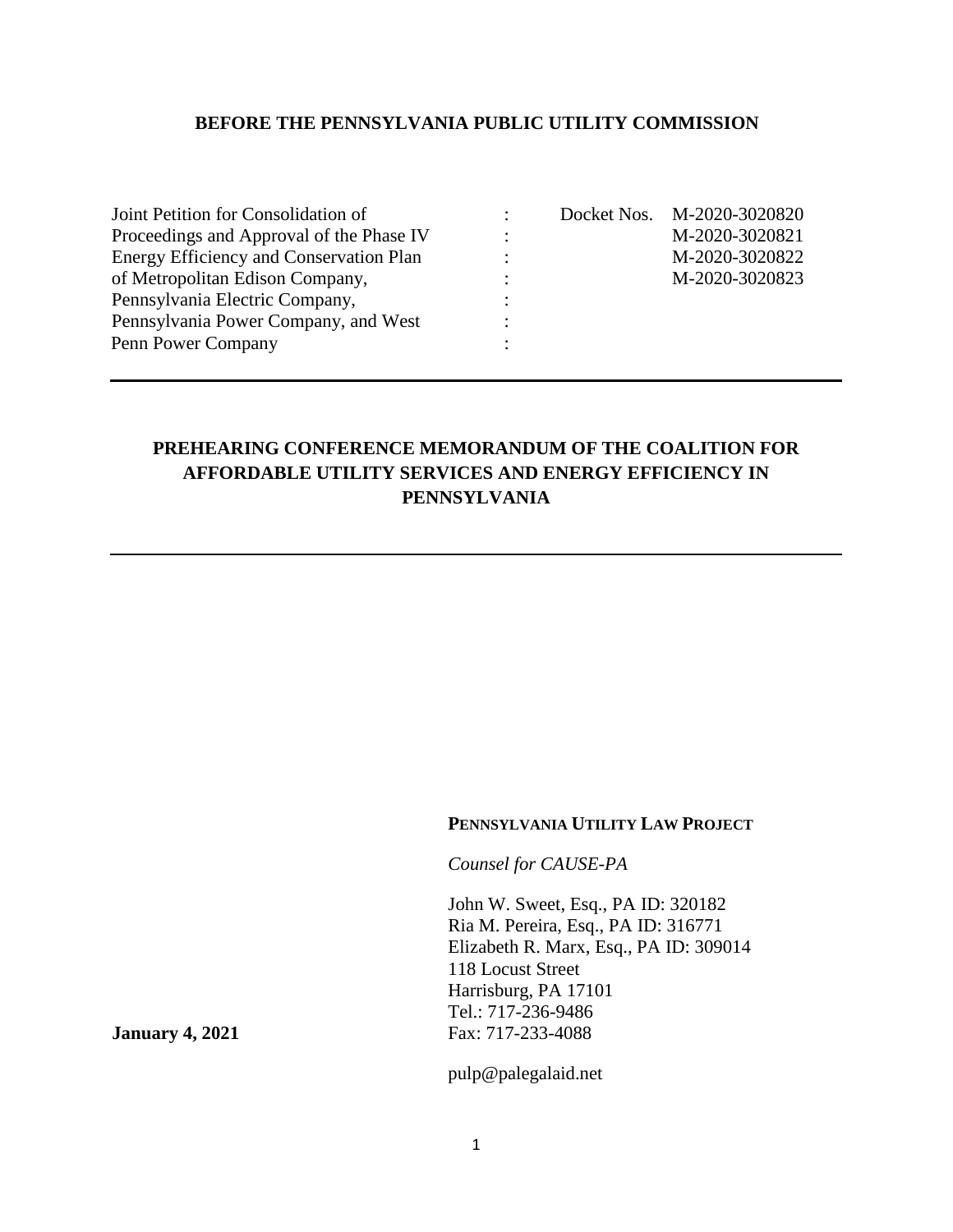## **I. INTRODUCTION**

On December 30, 2020, a Prehearing Conference Order was issued by Deputy Chief Administrative Law Judge Mark A. Hoyer, setting a call-in prehearing conference for Tuesday, January 5, 2021 at 10:00 a.m. and requiring the parties to file Prehearing Conference Memoranda no later than Monday, January 4, 2021 at 2:00 p.m. In response, the Coalition for Affordable Utility Services and Energy Efficiency in Pennsylvania (CAUSE-PA), through its counsel at the Pennsylvania Utility Law Project, hereby files this Prehearing Conference Memorandum in the above-captioned matters.

## **II. HISTORY OF PROCEEDING**

Act 129 of 2008 (Act 129) charged the Commission with the task of developing an energy efficiency and conservation program (EE&C Program). The Act also established energy efficiency (EE) and peak demand reduction (PDR or DR) targets that each electric distribution company (EDC) with at least 100,000 customers must meet. Pursuant to Section 2806.1(C)(3) of Act 129, the Commission was charged with evaluating the costs and benefits of the EE&C Program by November 30, 2013 and every five years thereafter.

On June 18, 2020, after receiving comments and reply comments from the Companies and other interested parties, the Commission issued its Energy Efficiency and Conservation Phase IV Implementation Order (Implementation Order), setting consumption reduction and demand reduction targets for each EDC with at least 100,000 customers.

On November 30, 2020, Metropolitan Edison Company (Met-Ed), Pennsylvania Electric Company (Penelec), Pennsylvania Power Company (Penn Power), and West Penn Power Company (West Penn) (collectively, FirstEnergy or the Companies) filed a Joint Petition for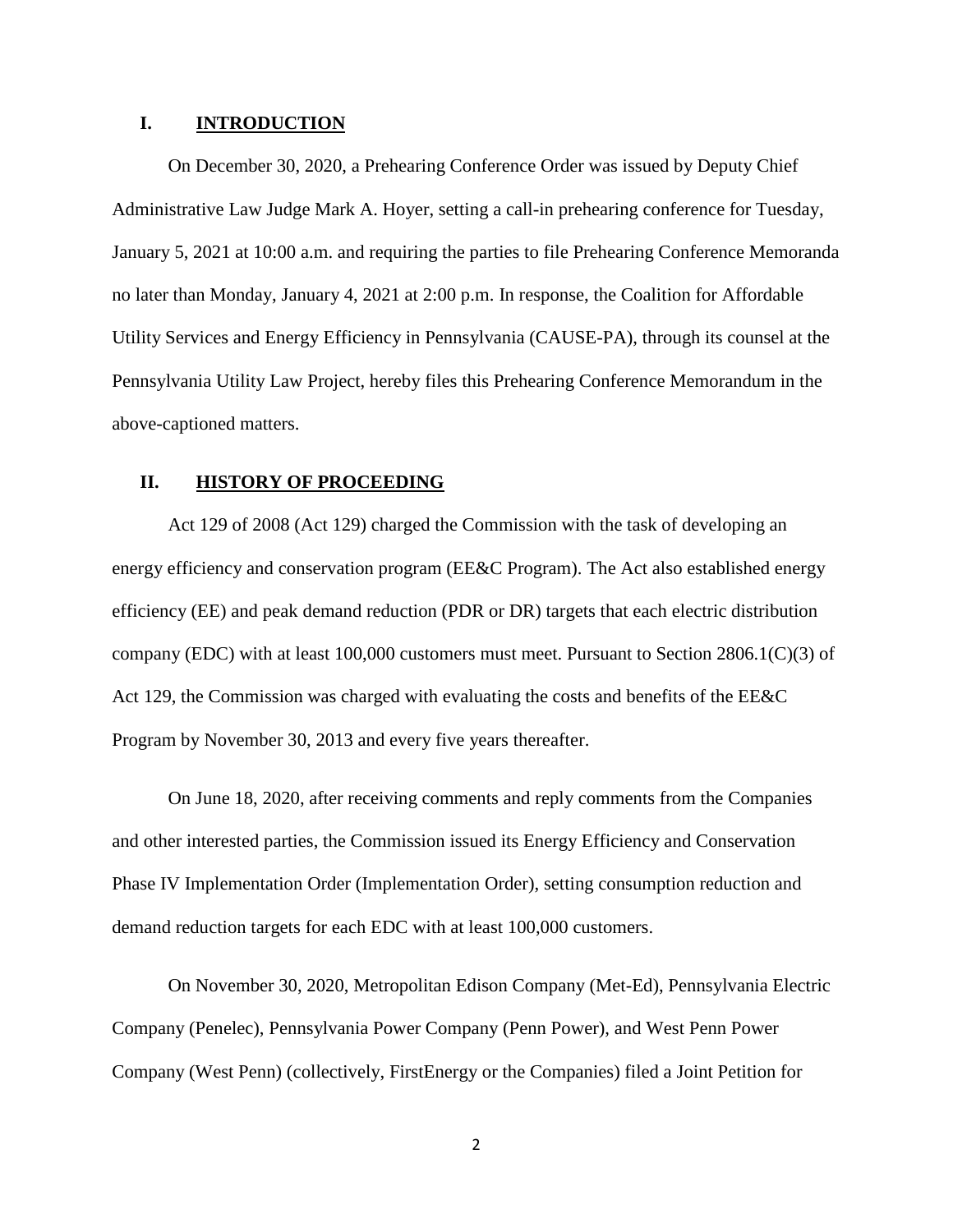Consolidation of Proceeding and Approval of the Phase IV Energy Efficiency and Conservation Plan in the above-captioned dockets.

On December 11, 2020, CAUSE-PA filed a Petition to Intervene and Answer in the above-captioned matters. In its Petition to Intervene and Answer, CAUSE-PA requested that it be granted full status as an intervener with active party status in the above-captioned matters and identified a number of issues present in FirstEnergy's filing that required further investigation and hearings. Such issues are discussed in further detail below.

On December 30, 2020, a Prehearing Conference Order was issued by Deputy Chief Administrative Law Judge (Deputy Chief ALJ) Mark A. Hoyer, setting a call-in prehearing conference for Tuesday, January 5, 2021 at 10:00 a.m. and requiring the parties to file Prehearing Conference Memorandum no later than January 4, 2021 at 2:00 p.m. CAUSE-PA submits the instant Prehearing Conference Memorandum in compliance with said Order.

## **III. REPRESENTATION OF CAUSE-PA AND SERVICE**

CAUSE-PA is represented in this proceeding by counsel at the Pennsylvania Utility Law Project, and requests consolidated service as follows:

John W. Sweet, Esq. Ria Pereira, Esq. Elizabeth R. Marx, Esq **PENNSYLVANIA UTILITY LAW PROJECT** 118 Locust Street Harrisburg, PA 17101 Telephone: 717-236-9486 Facsimile: 717-233-4088 E-mail: [pulp@palegalaid.net](mailto:pulp@palegalaid.net)

The primary speaker for the purposes of the Prehearing Conference in this matter will be

John W. Sweet, Esq.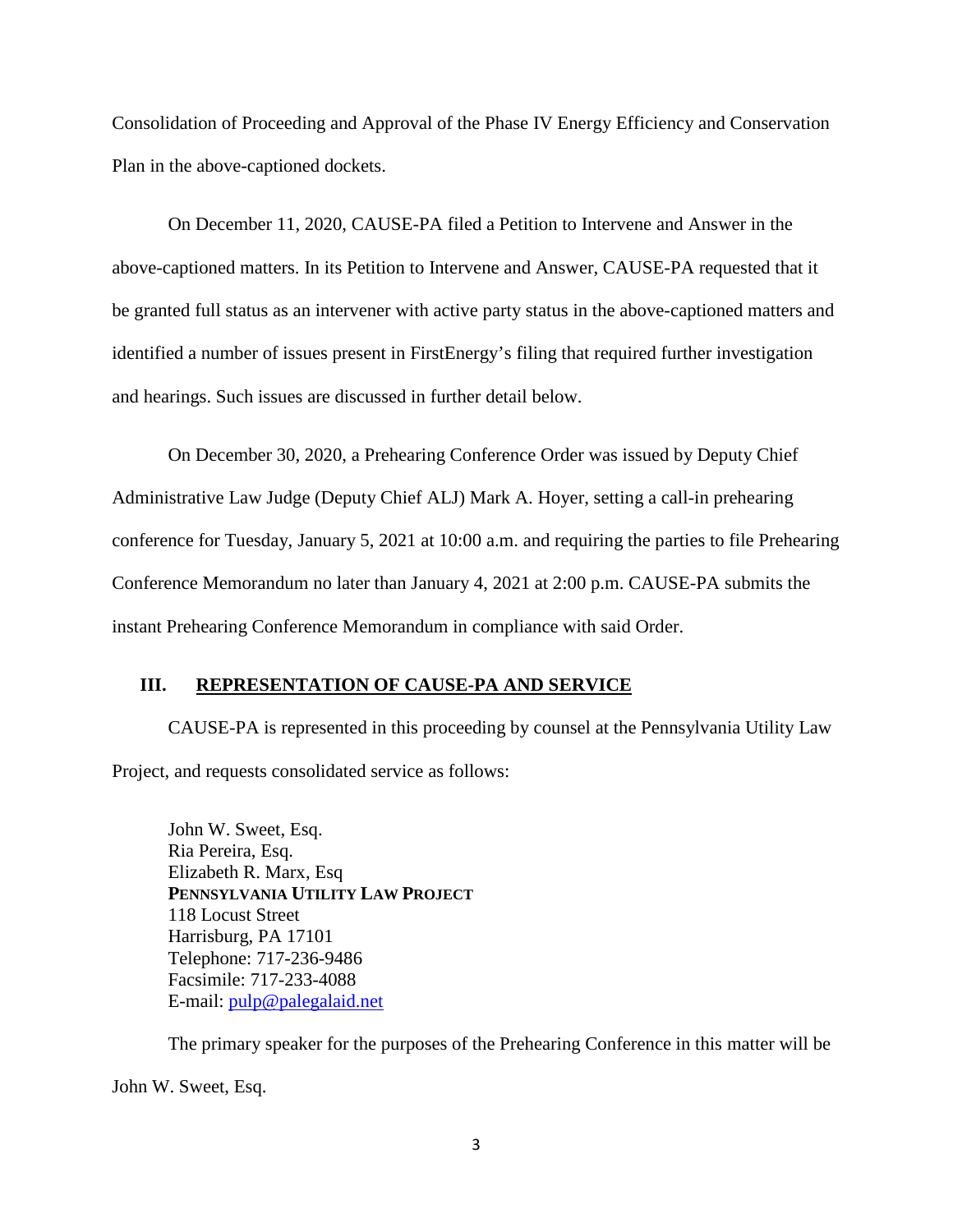Pursuant to the Commission's Emergency Order issued on March 20, 2020, CAUSE-PA requests service by email during the pendency of the Proclamation of Disaster Emergency in Pennsylvania. After the Proclamation of Disaster Emergency is lifted, CAUSE-PA requests that parties serve both an electronic and a single hard copy of all documents served in this proceeding on the Pennsylvania Utility Law Project, as listed above.

## **IV. ISSUES TO BE PRESENTED**

While additional issues may arise as a more comprehensive review of FirstEnergy's filing takes place, on preliminary review of FirstEnergy's filing, CAUSE-PA has identified the following issues present in FirstEnergy's filings that require further investigation and hearing:

- a. Whether the Companies' proposed programs and identified measures within those programs satisfy the requirements of Act 129 and Commission's Orders, including but not limited to the requirement that low-income households are provided with proportionate measures and low-income savings carve out;
- b. Whether the proposed programs and measures are appropriately designed to produce projected savings for participants in multifamily housing programs, and whether the Companies' multi-family housing programs are sufficiently designed to reach and impact low-income households regardless of whether they reside in multifamily buildings that are individually-metered/tenant paid or mastermetered/owner-paid;
- c. Whether the proposed plan will achieve the most lifetime energy savings per expenditure;
- d. Whether the proposed plan properly focuses on direct-install measure for lowincome customers;

4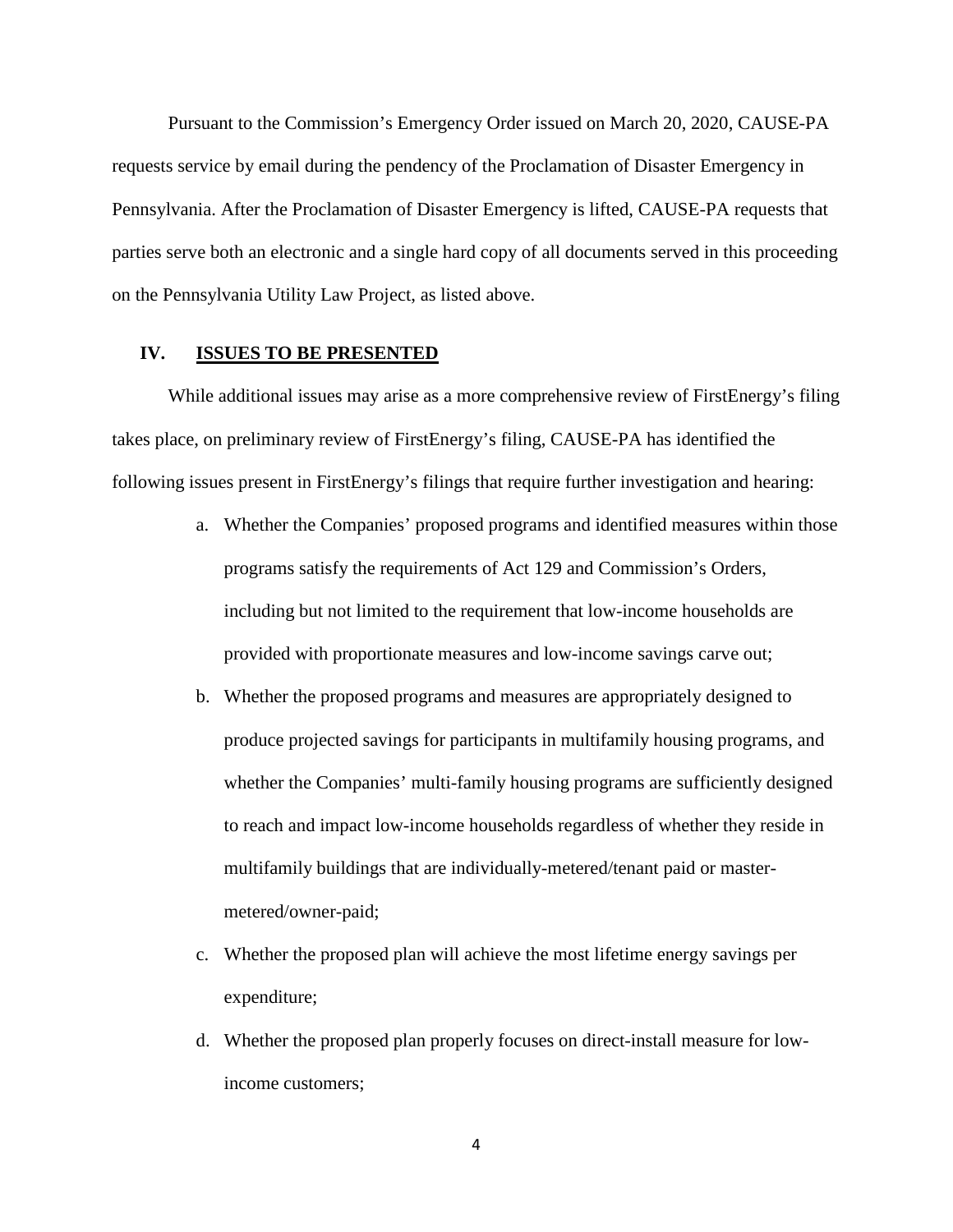- e. Whether the proposed plan adequately provides comprehensive measure for lowincome households;
- f. Whether the delivery of measures to low-income households is appropriately coordinated with other low-income bill assistance and energy efficiency and conservation programs operating within the Companies' respective service territories; and
- g. Whether the delivery of plan measures is appropriately coordinated between Conservation Service Providers (CSPs) serving low-income populations.

CAUSE-PA asserts that the issues identified above, along with any future issues identified by interested parties, must be thoroughly reviewed to resolve potential negative aspects of the Companies' respective EE&C Plans and to ensure that the positive aspects of the Plans are not changed. Without investigation of the above-stated issues, the Companies' filing could result in unjust and unreasonable terms and conditions and impose inequitable measures and benefits to low-income customers in the Companies' service territories.

#### **V. EVIDENCE TO BE PRESENTED**

CAUSE-PA expects to present written direct and rebuttal testimony and accompanying exhibits at the evidentiary hearing. CAUSE-PA intends to rely on FirstEnergy's filings, testimony of FirstEnergy witnesses and the witnesses of other parties, exhibits, responses and answers to discovery, Commission orders and other filings from prior and/or ongoing proceedings before the Commission or other government bodies or courts, reports, and or/other documents related to the issues and sub-issues raised above. CAUSE-PA reserves the right to present evidence of any issues that arise through the course of the proceeding, including but not necessarily limited to the issues identified above or by the other parties to this proceeding. Any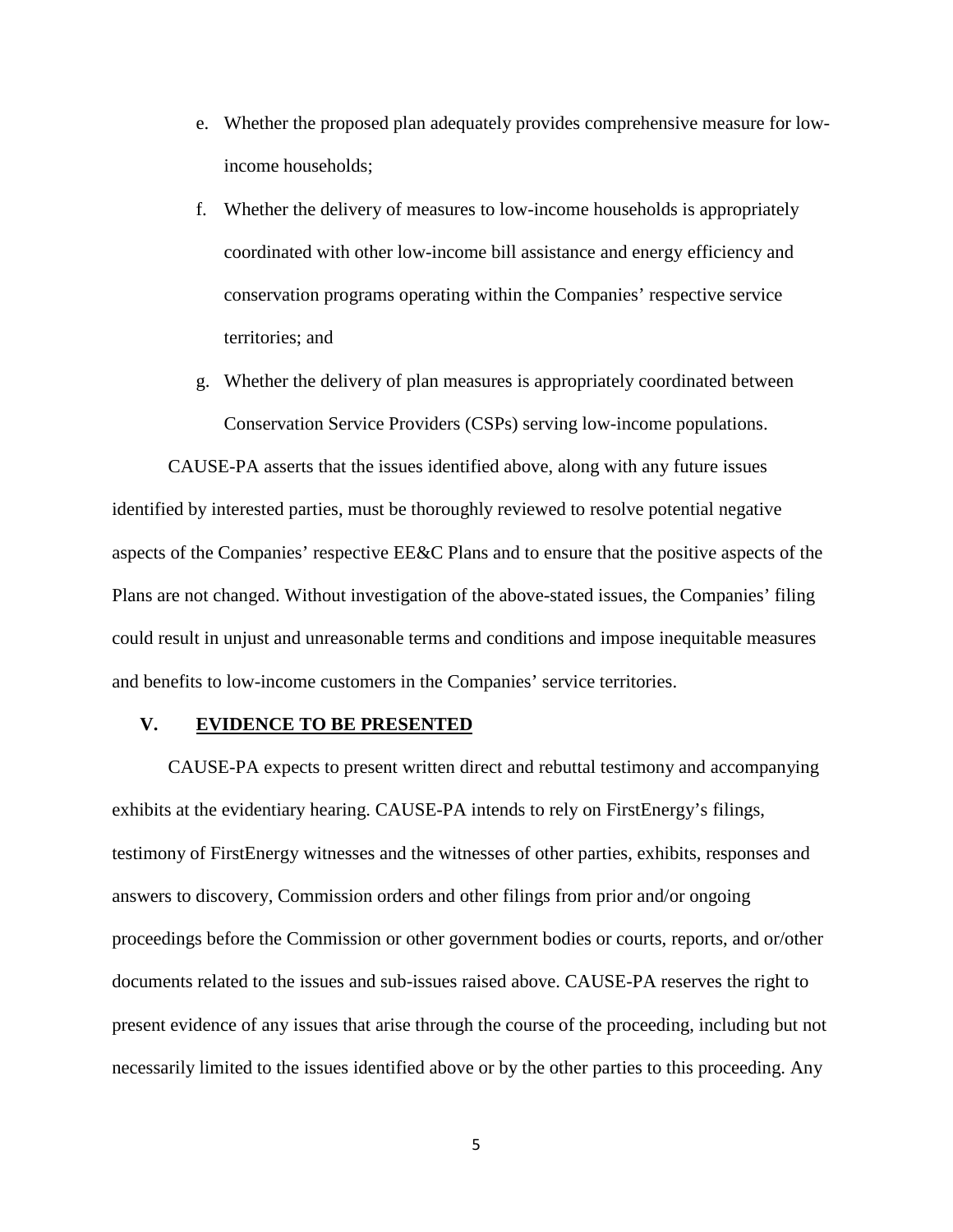and all evidence presented by CAUSE-PA will be directed to ensure that low-income customers are adequately and appropriately protected.

#### **VI. WITNESSES AND TESTIMONY**

CAUSE-PA intends to present the following witness to testify in this matter, and reserves the right to call additional witnesses as may be warranted upon proper notice to Your Honor and the parties:

Jim Grevatt Energy Futures Group, Inc. P.O. Box 587 Hinesburg, VT 05461 802-482-4086 [jgrevatt@energyfuturesgroup.com](mailto:jgrevatt@energyfuturesgroup.com)

Mr. Grevatt will address the issues identified above, as well as other issues that may arise in the course of this proceeding.

#### **VII. DISCOVERY**

CAUSE-PA recommends a 5-day timeframe for formal discovery responses (in-hand), and specifically requests that, going forward, this timeframe apply to discovery served on the Companies and the parties prior to the Prehearing Conference. In other words, responses to previously served discovery should be due within 5 days of the Prehearing Conference Order. With respect to other discovery modifications, CAUSE-PA supports the proposed modifications requested by the Office of Consumer Advocate (OCA).

CAUSE-PA notes that, should the schedule in this proceeding be extended to account for the Commission-established timeframe for formal Answers in this proceeding, we believe a 7 day timeframe for discovery responses would be appropriate. See below. However, if the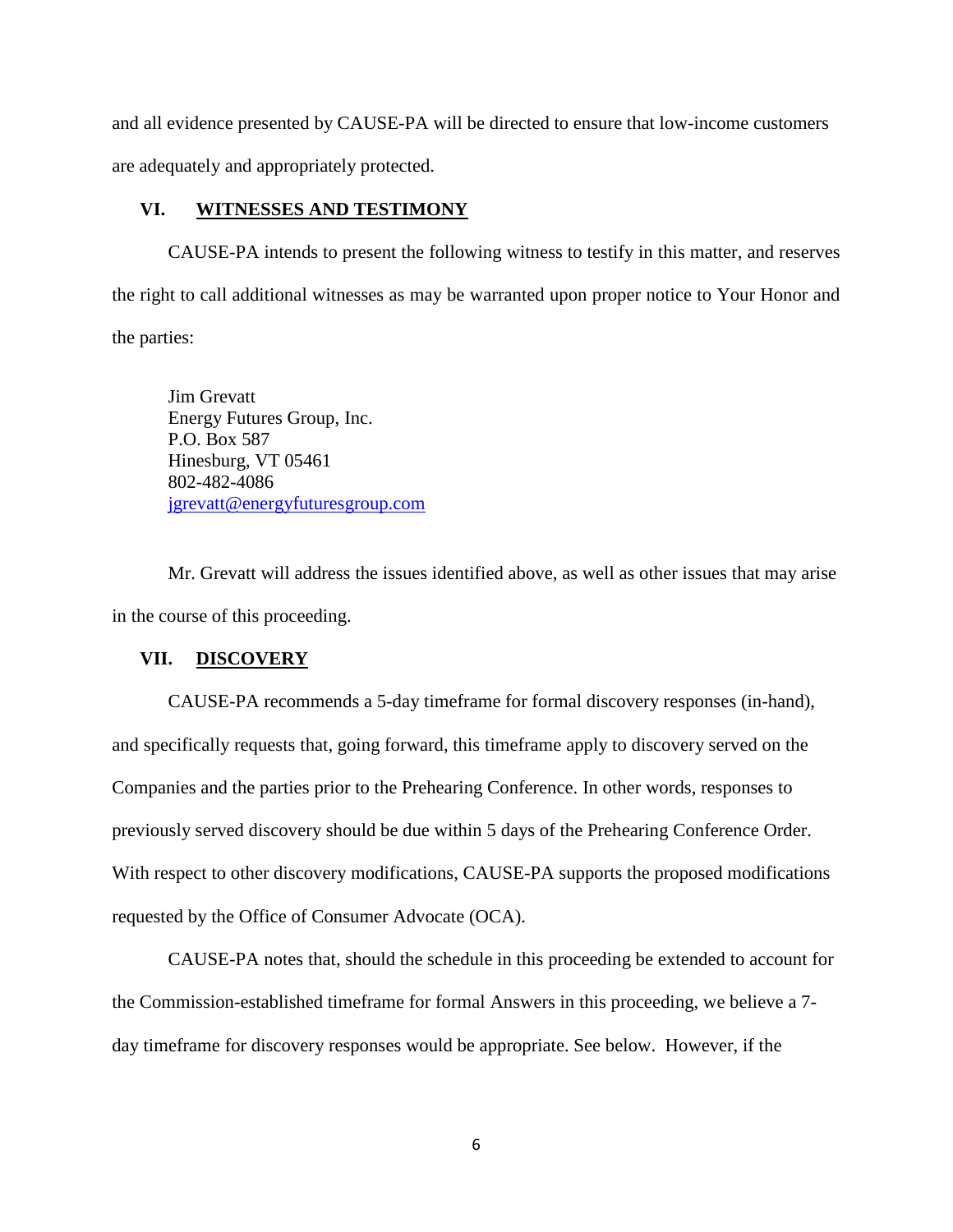timeframe for litigation remains on a compressed schedule, we believe a 5-day timeframe for initial discovery responses is critical.

#### **VIII. LITIGATION SCHEDULE**

CAUSE-PA is actively engaged in discussions with the parties to arrive at a mutually agreeable schedule for litigation in this proceeding, consistent with the timeframe identified by ALJ Hoyer in his email to all active parties and intervenors on December 28, 2020. At the time this Prehearing Memorandum was filed, the parties had not yet reached a consensus agreement.

Nevertheless, CAUSE-PA asserts that litigation in this proceeding should not begin until after January 22, 2021, following the 20-day timeframe for formal Answers established by the Commission in its Implementation Order and published in the Pennsylvania Bulletin on January 2, 2021. See 51 Pa.B. 116, see also Implementation Order at 87-88). Starting litigation in this proceeding before the 20-day timeframe for formal Answers expires would be prejudicial to all parties, as well as potential additional litigants, and creates the distinct possibility for protracted appeal and substantial delays in approval of the Act 129 Plans. We recommend the following schedule be adopted in this proceeding to allow all interested parties to fully participate in the proceedings:

| Direct Testimony (Non-Company Direct): | February 12, 2021 |
|----------------------------------------|-------------------|
| <b>Rebuttal Testimony:</b>             | February 19, 2021 |
| Hearing:                               | February 24, 2021 |
| Main Brief:                            | March 5, 2021     |
| Reply Comments / Revised Plan:         | March 12, 2021    |
| <b>Record Certification:</b>           | March 19, 2021    |

7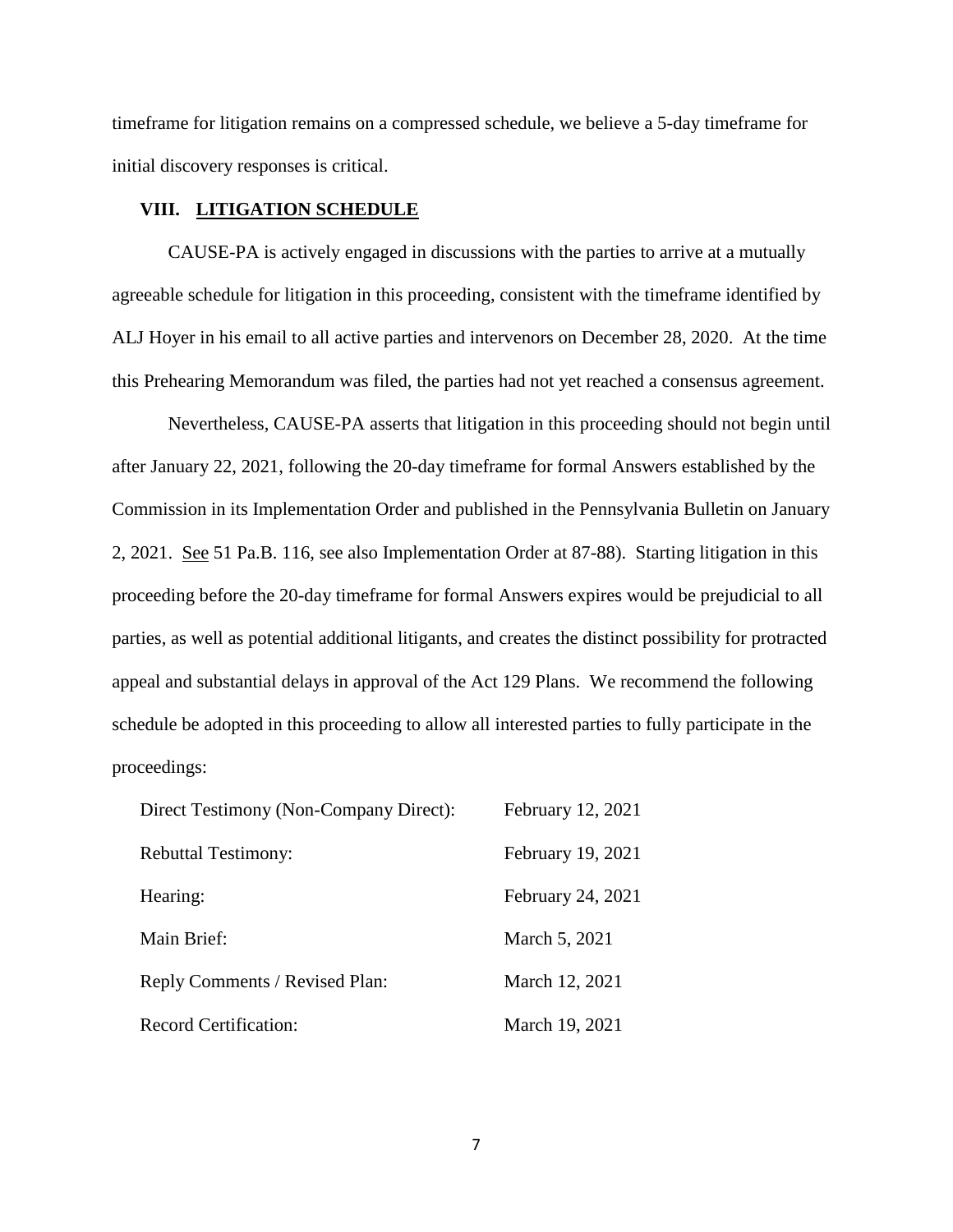We note that this timeframe would still allow the Commission to approve the Act 129 Plans well in advance of the start of Phase IV in June 2021. Given the Commission's delay in publication of the Act 129 Plans in the Pennsylvania Bulletin, we believe this slight extension of the timeframe for litigation of the Act 129 Plans is prudent, and will avoid potential complications should litigation conclude prior to the date for formal Answers in this proceeding.

#### **IX. SETTLEMENT**

CAUSE-PA is willing and ready to engage in settlement discussions in an attempt to resolve or narrow the issues in this proceeding, with any and all parties, and encourages the parties to engage in settlement early in the process. We note that if this proceeding progresses on the compressed timeframe, it is less likely that the parties will be able to both represent their interests through litigation and engage in comprehensive settlement discussions.

## **X. CONCLUSION**

CAUSE-PA respectfully submits this Prehearing Conference Memorandum and requests that it be entered into the record of this proceeding.

Respectfully submitted,

**PENNSYLVANIA UTILITY LAW PROJECT** *Counsel for CAUSE-PA*

John Sweet, Esq., PA ID: 320182 Ria M. Pereira, Esq., PA ID: 316771 Elizabeth R. Marx, Esq., PA ID: 309014 118 Locust Street Harrisburg, PA 17101 Tel.: 717-236-9486 Fax: 717-233-4088

Dated: January 4, 2021 [pulp@palegalaid.net](mailto:pulp@palegalaid.net)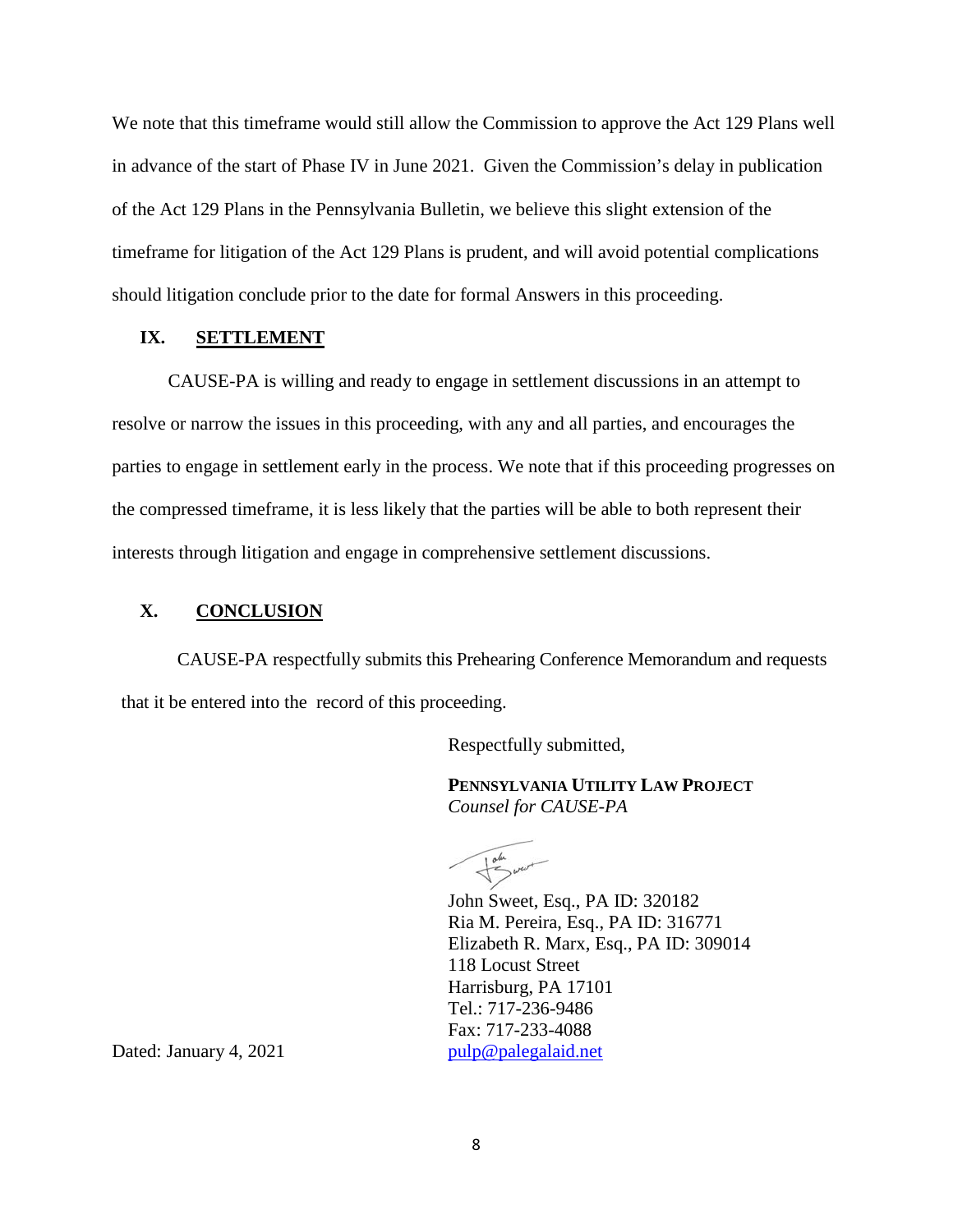## **BEFORE THE PENNSYLVANIA PUBLIC UTILITY COMMISSION**

| Joint Petition for Consolidation of<br>Proceedings and Approval of the Phase IV<br><b>Energy Efficiency and Conservation Plan</b><br>of Metropolitan Edison Company,<br>Pennsylvania Electric Company,<br>Pennsylvania Power Company, and West | ٠<br>٠ | Docket Nos. M-2020-3020820<br>M-2020-3020821<br>M-2020-3020822<br>M-2020-3020823 |
|------------------------------------------------------------------------------------------------------------------------------------------------------------------------------------------------------------------------------------------------|--------|----------------------------------------------------------------------------------|
|                                                                                                                                                                                                                                                |        |                                                                                  |
| Penn Power Company                                                                                                                                                                                                                             |        |                                                                                  |

#### **Certificate of Service**

I hereby certify that I have this day served copies of the **Prehearing Conference Memorandum of the Coalition for Affordable Utility Services and Energy Efficiency in Pennsylvania (CAUSE-PA)** upon the parties of record in the above captioned proceeding in accordance with the requirements of 52 Pa. Code § 1.54 and consistent with the Commission's Emergency Order issued on March 20, 2020.

## **VIA Email Only**

John L. Munsch, Esq. FirstEnergy Service Company 800 Cabin Hill Drive Greensburg, PA 15601 [jmunsch@firstenergycorp.com](mailto:jmunsch@firstenergycorp.com)

Christy Appleby, Esq. Darryl A. Lawrence, Esq. Aron J. Beatty, Esq. Office of Consumer Advocate 555 Walnut Street 5th Floor, Forum Place Harrisburg, PA 17101-1923 [CAppleby@paoca.org](mailto:CAppleby@paoca.org) [DLawrence@paoca.org](mailto:DLawrence@paoca.org) [ABeatty@paoca.org](mailto:ABeatty@paoca.org)

David B. MacGregor, Esq. Post & Schell, P.C Four Penn Center 1600 John F. Kennedy Boulevard Philadelphia, PA 19103-2808 [dmacgregor@postschell.com](mailto:dmacgregor@postschell.com)

Devin T. Ryan, Esq. Post & Schell, P.C. 17 North Second Street, 12th Floor Harrisburg, PA 17101-1601 [dryan@postschell.com](mailto:dryan@postschell.com)

Erin Fure, Esq. Sharon E. Webb, Esq. Office of Small Business Advocate 555 Walnut Street, 1st Floor, Forum Place Harrisburg, PA 17101 [efure@pa.gov](mailto:efure@pa.gov) [swebb@pa.gov](mailto:swebb@pa.gov)